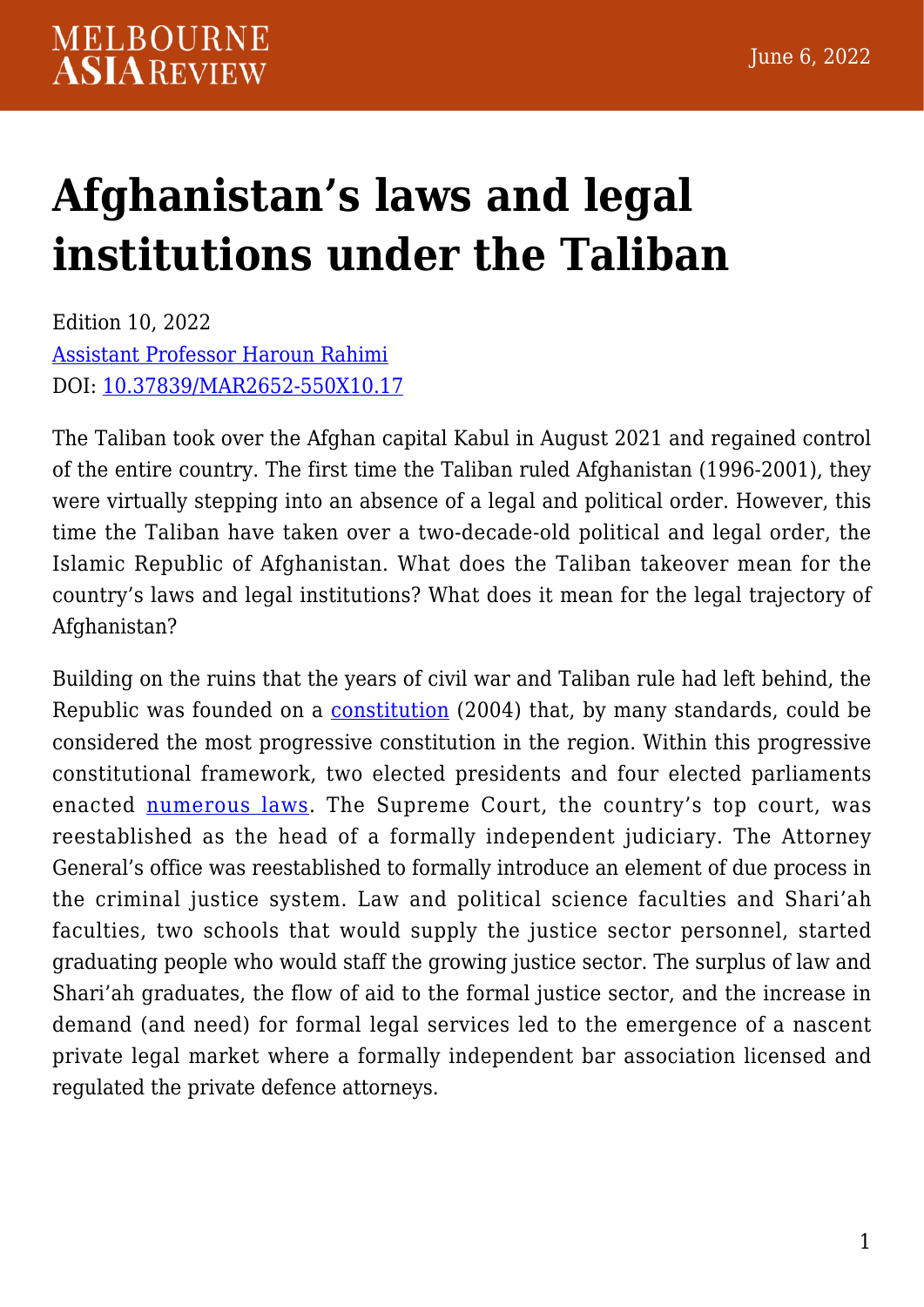While the formal components of the Afghan legal system developed, the post-2001 legal system never managed to make enough progress in enabling rule-based politics, establishing rule of law, curbing corruption, gaining public trust, and meeting the needs of those involved in the justice sector. Elections were fraudulent, the culture of impunity deepened, corruption metastasized, and most people preferred the informal justice sector to the formal justice sector. Even before their military victory, the Taliban capitalised on the failure of the formal justice sector by setting up shadow courts that not only handed down harsh punishments but also resolved civil disputes, often faster and, in the views of some users, [better than the](https://items.ssrc.org/insights/how-the-taliban-justice-system-contributed-to-their-victory-in-afghanistan/) [government courts could](https://items.ssrc.org/insights/how-the-taliban-justice-system-contributed-to-their-victory-in-afghanistan/).

The Taliban ramped up military operations against Afghan government forces soon after they made a [2020 deal with the United States in Doha, Qatar](https://www.state.gov/wp-content/uploads/2020/02/Agreement-For-Bringing-Peace-to-Afghanistan-02.29.20.pdf) where they agreed not to attack US and NATO forces in exchange for a schedule for a complete withdrawal of foreign forces from Afghanistan. The deal also [envisioned](https://www.state.gov/wp-content/uploads/2020/02/Agreement-For-Bringing-Peace-to-Afghanistan-02.29.20.pdf) (in Parts 3 and 4), even if its text didn't explicitly require it, that the Taliban would try negotiating a peace deal with the Afghan government. However, as the military withdrawal was underway, the intra-Afghan negotiations never managed to make progress. As a result, on August 15, 2021, even before the withdrawal of foreign troops was concluded, the Taliban completed a rapid, chaotic takeover of the country without any transitional plans in place.

A few weeks after Kabul fell to the Taliban, a spokesperson for the group announced that they had reinstated the Islamic Emirate as the political system of the country ending the post-2001 Republic; that Amir ul-Muminin, the Commander of Faithful, would be the head of the Afghan state; and [a caretaker government, comprised](https://thediplomat.com/2021/09/taliban-caretaker-government-good-for-internal-cohesion-bad-for-governance/) [exclusively of Taliban members, headed by a prime minister would run the affairs of](https://thediplomat.com/2021/09/taliban-caretaker-government-good-for-internal-cohesion-bad-for-governance/) [the country.](https://thediplomat.com/2021/09/taliban-caretaker-government-good-for-internal-cohesion-bad-for-governance/)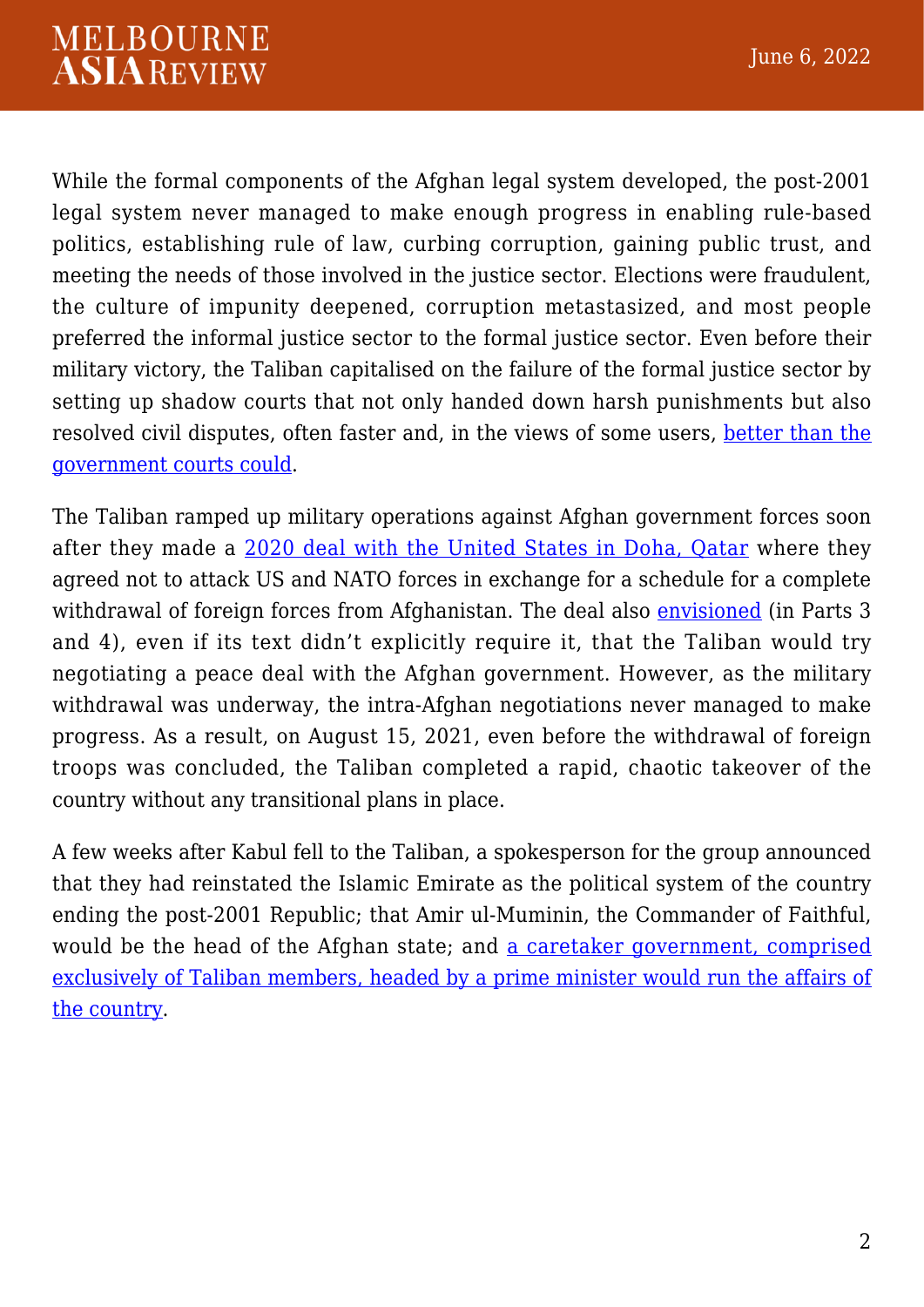#### **The Islamic Emirate**

The Emirate is a highly underspecified and undertheorised political system. The lack of interest in theorising and defining the Emirate is a function of the Taliban's history. Since its inception, the Taliban has remained primarily focused on warfare—in the 1990s against the rival mujahedeen groups and then post-2001 with the US/NATO and the post-2001 Afghan government. Internally, the distribution of power within the group has always been a delicate balance that has [proven difficult](https://ctc.usma.edu/an-assessment-of-taliban-rule-at-three-months/) [to institutionalise](https://ctc.usma.edu/an-assessment-of-taliban-rule-at-three-months/). Externally, the Taliban's main supporters do not seem to demand a sophisticated argument in favor of the Emirate. To those willing to support the group, it seems to suffice that the Taliban are committed to making Shari'ah, as understood by the Taliban-affiliated Hanafi Ulema, the law of the land, and that the alternatives are not sufficiently Islamic.

More importantly, support for the Taliban has always been driven more by practical considerations than theoretical ones. Nationally, the Taliban have championed disarming the warlords, establishing law and order, curbing corruption, and ending the foreign occupation—all of which are widely popular. Locally, the Taliban have also been attuned to varied local politics in different parts of country coopting varied local grievances to [generate support in different locales](https://www.afghanistan-analysts.org/en/reports/war-and-peace/the-domino-effect-in-paktia-and-the-fall-of-zurmat-a-case-study-of-the-taleban-surrounding-afghan-cities/) across the country. Poor governance, the divisive politics of the Republic and the abuses of the foreign forces also made the Taliban's job much easier.

Taliban never formalised their preferred political system, the Islamic Emirate. During the first Emirate (1996-2001), a council of Ulema, i.e., religious scholars, gathered in Kabul to draft a constitution that would formalise the Islamic Emirate, however, [the first Emirate never adopted the draft.](http://www.afghanpaper.com/nbody.php?id=2356)

Long after they were ousted from power in 2005, the group's leadership in exile reportedly endorsed the draft prepared by the Ulema council and released its text publicly. From a theoretical standpoint, the Taliban's draft constitution is unimpressive. It [reproduces almost verbatim a previous draft constitution](https://www.aiss.af/assets/aiss_publication/Reckoning_with_Islamist_Politics.pdf) prepared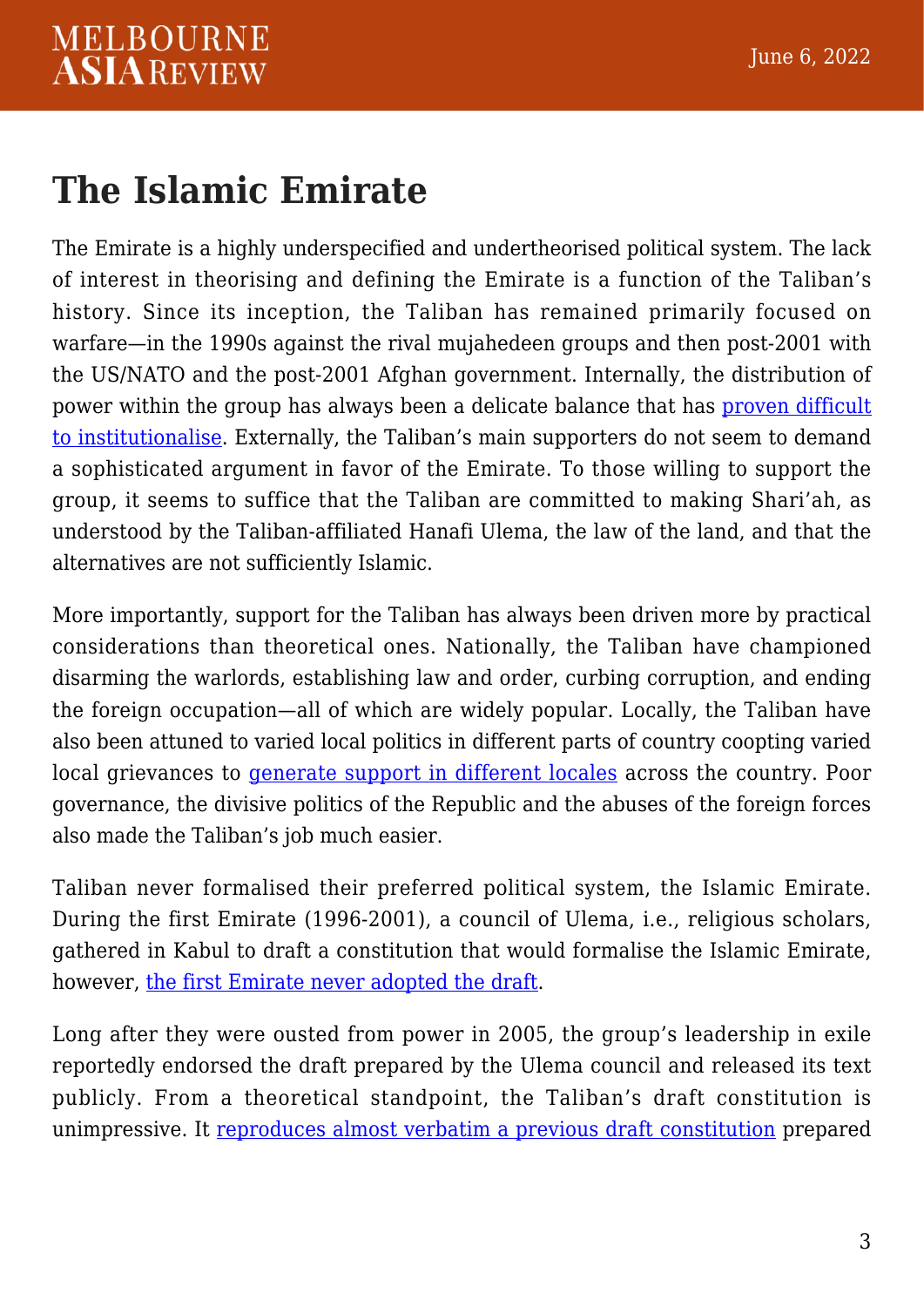by the short-lived mujahedeen government. The mujahedeen draft constitution itself infused the frame of an older Afghan constitution, the country's 1964 Constitution, the last Afghan constitution with broad legitimacy, with the Muslim Brotherhood and Jamaat-e-Islami style Islamist ideology [popular among the mujahedeen leadership.](https://www.aiss.af/assets/aiss_publication/Reckoning_with_Islamist_Politics.pdf)

Unlike the 2004 Constitution which recognised a limited role for Shi'a jurisprudence, all three texts (the 1964 Constitution, the mujahedeen's, and Taliban's drafts), only recognised the authority of Hanafi school of Islamic jurisprudence within the legal and judicial sphere in Afghanistan. This is despite Afghanistan is home to a sizable population of Shi'a Muslims.

The Taliban's draft diverged from the mujahedeen draft, and Islamist ideology, in one crucial aspect: The mujahedeen draft constitution envisioned a parliamentary form of government where the executive power is divided between a president and a prime minister and people elect members of parliament via general elections (Articles 8 and 46). The Taliban version rejected elections and vested power almost exclusively in the person of the Amir who would not only appoint the entire government and judiciary but also representatives from each province to a body that would assist in a limited form of legislation (Articles 46, 47, and 55). This limited form of legislation was meant to supplement the Hanafi jurisprudence of Islam which was deemed to be the supreme law of the land (Articles 5 and 6).

To the surprise of many, while reestablishing the Emirate in 2021, the Taliban did not adopt their draft constitution as the country's constitution. In a meeting with the Chinese Ambassador to Afghanistan, in what appears to have been an informal comment, the Taliban's caretaker minister of justice reportedly said that the Taliban had reinstated the [1964 Constitution](http://old.moj.gov.af/Content/files/ConstitutionsAfg.pdf) [as the country's interim constitution](https://www.voanews.com/a/taliban-say-they-will-use-parts-of-monarchy-constitution-to-run-afghanistan-for-now/6248880.html) albeit only to the extent that its provisions do not violate Shari'ah. The 1964 Constitution is an important milestone in Afghanistan's constitutional history. It gave effect to four decades of intra-elite dialogue (since the country's first written Constitution in 1923) about the [structure and role of the Afghan state.](https://www.aiss.af/assets/aiss_publication/Reckoning_with_Islamist_Politics.pdf) However, the value of the Taliban's acting caretaker minister's statement is often exaggerated.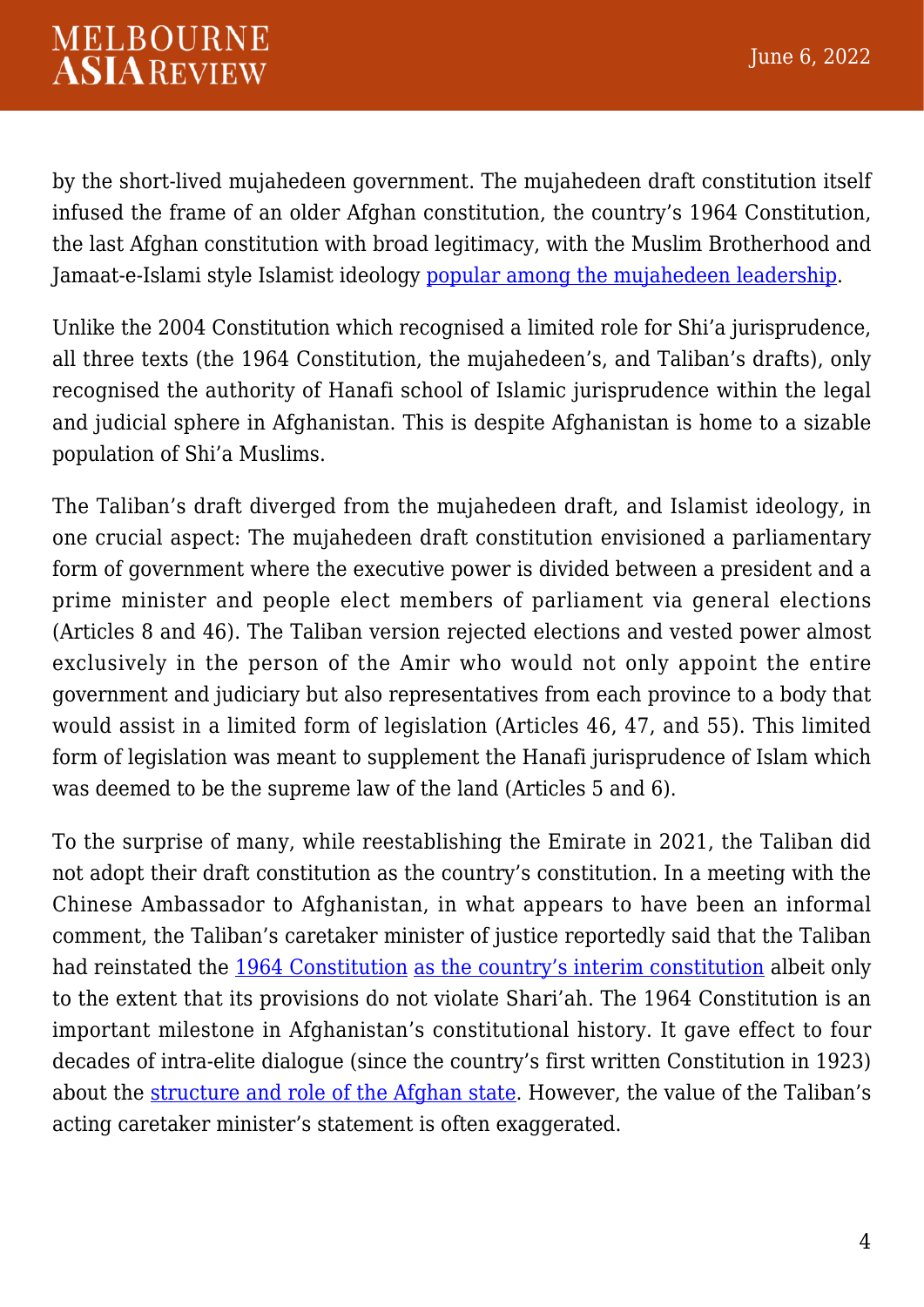#### **MELBOURNE ASIAREVIEW**

Practically, the Taliban are yet to reference or invoke the 1964 Constitution in their conduct. Normatively, the 1964 Constitution envisioned a constitutional monarchy with popular elections, whereas the Taliban have consistently rejected elections and maintained that the political system of the country will remain the Islamic Emirate. Since their return to power, important appointments, and decrees, in administrative, legislative, and judicial areas, have been issued by the authority of the Taliban's elusive Amir. The 1964 Constitution formalised separation of power, popular legislature, and included a bill of rights as limits on the power of the state; whereas the Taliban have so far not shown any deference to separation of power, participatory governance (save for some low-level public liaison posts in Kabul), or the boundedness of the power of the state. The 1964 Constitution formalised a government of laws. The 1964 Constitution considered the state legislation to be the primary source of law in the country if it did not violate the basic principles of Islam and considered the Hanafi jurisprudence of Islam to be a supplementary source (Article 64(2)) whereas the Taliban maintain the reverse of this order.

Since their return to power, Taliban's decision to elevate Hanafi jurisprudence to the status of state law to the exclusion of other accepted jurisprudential views within Islam, at least on one occasion, has clashed with the Shi'as jurisprudence. To increase government revenue, the Taliban government have levied a tithe tax on agricultural harvest (*ushr*) and is planning to collect almsgiving (*Zakat*) in accordance with Hanafi jurisprudence which diverge from the Shi'a jurisprudence. [While the Council of Shi'a Ulema of Afghanistan publicly pleaded that the Shi'as](https://www.etilaatroz.com/131168/taliban-should-not-collect-zakat-from-the-shiite-people/) [should be excepted from the obligation](https://www.etilaatroz.com/131168/taliban-should-not-collect-zakat-from-the-shiite-people/) given their jurisprudential differences, there is no indication that Taliban authorities have made any religious accommodation for Shi'as so far (8 months since the Shi'a Ulema made their objections public).

### **The Taliban's interim government**

The Taliban [preserved the administrative scaffolding of the Republic with some](https://ctc.usma.edu/an-assessment-of-taliban-rule-at-three-months/) [exceptions.](https://ctc.usma.edu/an-assessment-of-taliban-rule-at-three-months/) They replaced the Ministry of Women's Affairs with the infamous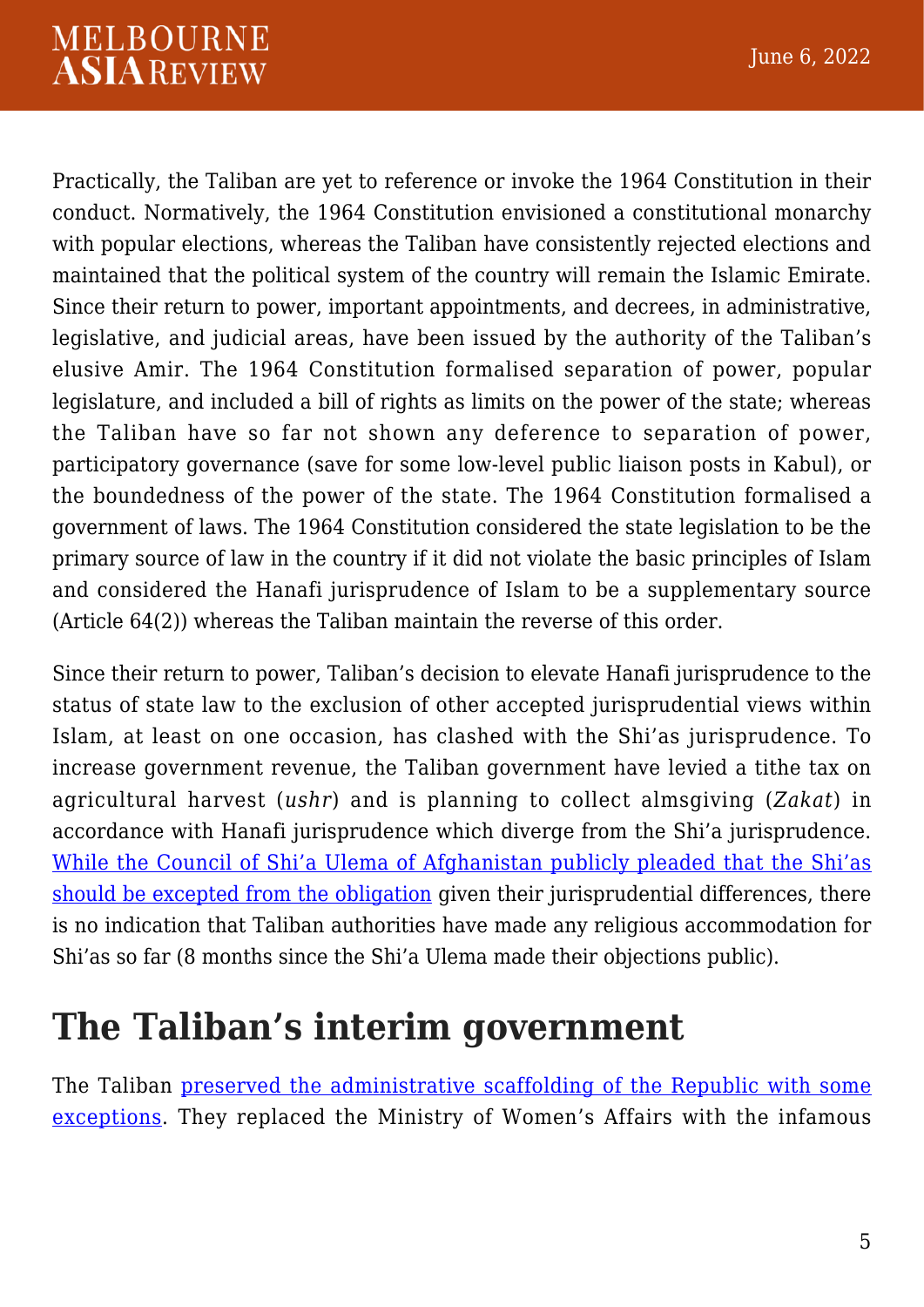#### **MELBOURNE ASIAREVIEW**

Ministry of Promotion of Virtue and Prevention of Vice and dissolved the electoral commissions. They also re-empowered certain ministries by reversing the Republic area decisions that had created several powerful agencies, directorates, and committees independent of ministries.

In terms of staffing, on the national level, the Taliban seems to have kept most of the staff in technical ministries who remained in the country but put Taliban members in leadership roles. The security ministries were almost entirely purged from non-Talibs, on the other hand. In the ministries that dealt with issues that the Taliban considered sensitive, such as the ministry of education and higher education, it appears that the Taliban have replaced most of the staff with their members.

On the local level, hoping to cement their control over the country and generate employment for the now oversized fighting force, the Taliban appears to have replaced most of the staff in the local administration with Taliban members but have kept most teachers and professors so far. Most of the staffing decisions at the national and local levels were taken primarily based on proximity to the Taliban and not qualifications.

## **The treatment of legal institutions**

Under the 2004 Constitution, the legislative power of the state was formally vested in two houses of the national assembly (even though the president was given a large role in the legislative process and [both Afghan presidents exceeded their expansive](https://www.afghanistan-analysts.org/en/reports/political-landscape/the-stagnation-of-afghanistans-state-institutions-case-studies-of-the-supreme-court-senate-provincial-councils-and-the-constitutional-oversight-commission/) [constitutional powers](https://www.afghanistan-analysts.org/en/reports/political-landscape/the-stagnation-of-afghanistans-state-institutions-case-studies-of-the-supreme-court-senate-provincial-councils-and-the-constitutional-oversight-commission/) as well). The Taliban have formally dissolved both houses. The Amir has enacted important legislation via [decrees](https://www.wsj.com/articles/afghanistans-taliban-ban-poppy-cultivation-11649003599) while other matters were legislated via the cabinet and ministries in the form of cabinet resolutions or ministerial directives.

The Ministry of Promotion of Virtue and Prevention of Vice has possibly issued the highest number of directives. These directives often purport not to legislate but notify the public that the Ministry intends to enforce certain provisions that it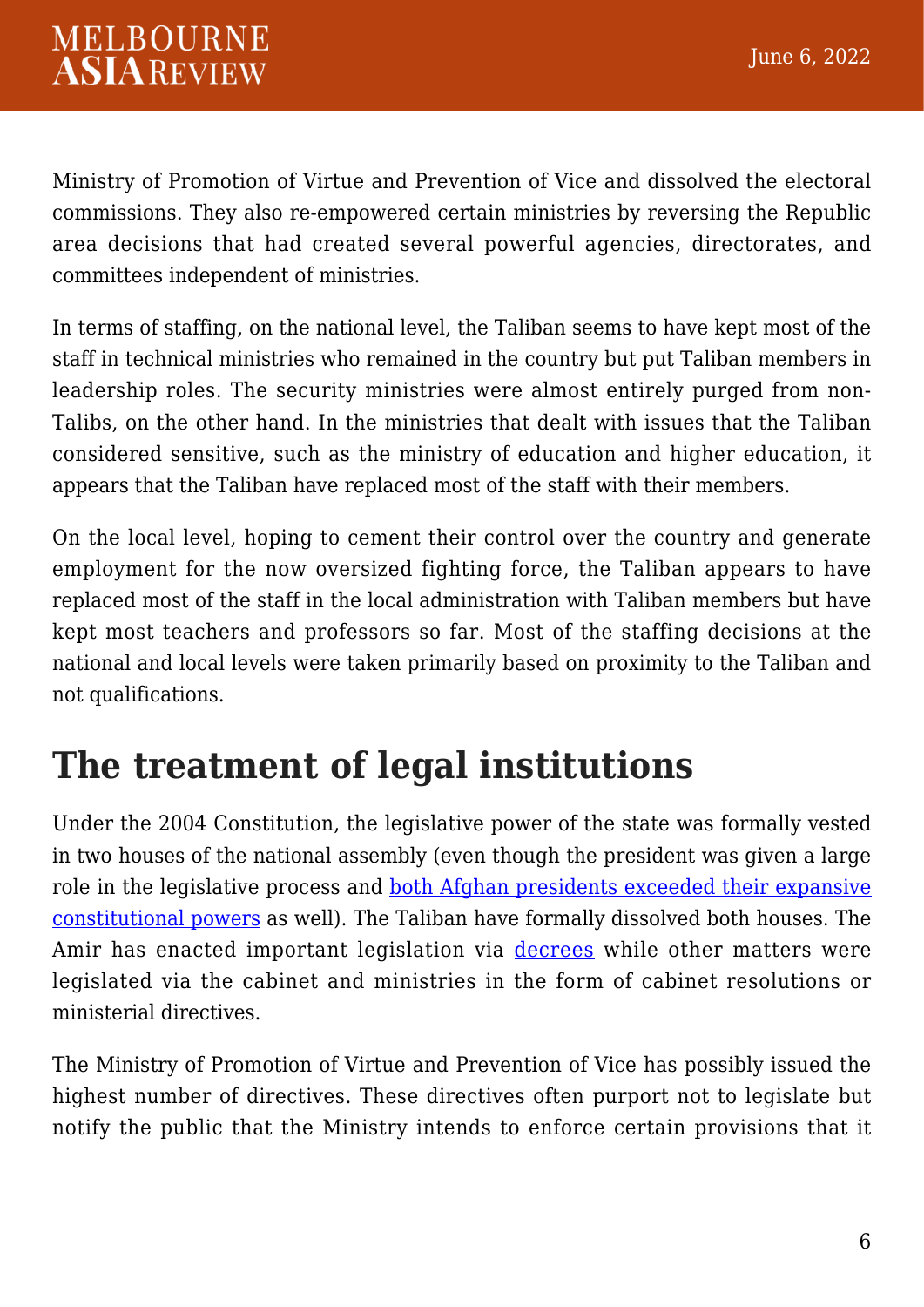considers to be obligatory upon Afghans by virtue of being Muslim (or subject of a Muslim state, in the case of non-Muslims) and the Hanafi jurisprudence of Islam being the supreme law of the land. Examples of these directives include requirement to have beards and head coverings for male government employees, and the requirement that women cover their faces and be accompanied by a male relative when they travel beyond a certain distance.

The Taliban have purged the judiciary from the appointees of the Republic era. In their place, the Taliban Amir has [exclusively appointed individuals](https://tolonews.com/afghanistan-175920) who bear the title of Shaykh, Mufti, and Mulavi suggesting knowledge of the prophetic tradition, qualification to issue authoritative answers on questions of Islamic law, and madrasa training, respectively. Ending the pluralism of the Afghan judiciary, these appointments have purged from the judiciary those with modern legal education and training in Afghan state legislation. While the details of the intellectual pedigree of these appointees remain unknown, every indicator suggests all these appointees are trained in Hanafi school of Islamic jurisprudence.

The Taliban have [suspended the independent status of Afghanistan's Independent](https://www.jurist.org/news/2021/11/afghanistan-bar-association-head-pleads-for-international-help-as-armed-taliban-take-over-offices-displace-leadership/) [Bar Association](https://www.jurist.org/news/2021/11/afghanistan-bar-association-head-pleads-for-international-help-as-armed-taliban-take-over-offices-displace-leadership/) placing it under the control of the Ministry of Justice. The licensed defence attorneys are required to pass an oral test administered by the Ministry of Justice to keep their license.

The Taliban have shown no consideration for due process of law. Save for an acting attorney general and an acting deputy, there is little public information about the Taliban's prosecutorial appointments, but almost all Republic era prosecutors were dismissed. The formal criminal justice system only handles a small number of cases and punishing those accused of crimes has been left to the Taliban's fighters and local commanders. Taliban fighters have tended to punish those accused of a crime on the spot or after a brief on-site consideration. The punishment has ranged from public shaming to corporal punishment and in serious cases, death. At least in one case, [according to media reports,](https://rukhshana.com/en/a-woman-and-a-man-were-stoned-to-death-in-badakhshan) a Talib commander in a northern province of the country ordered and oversaw the stoning of two people accused of committing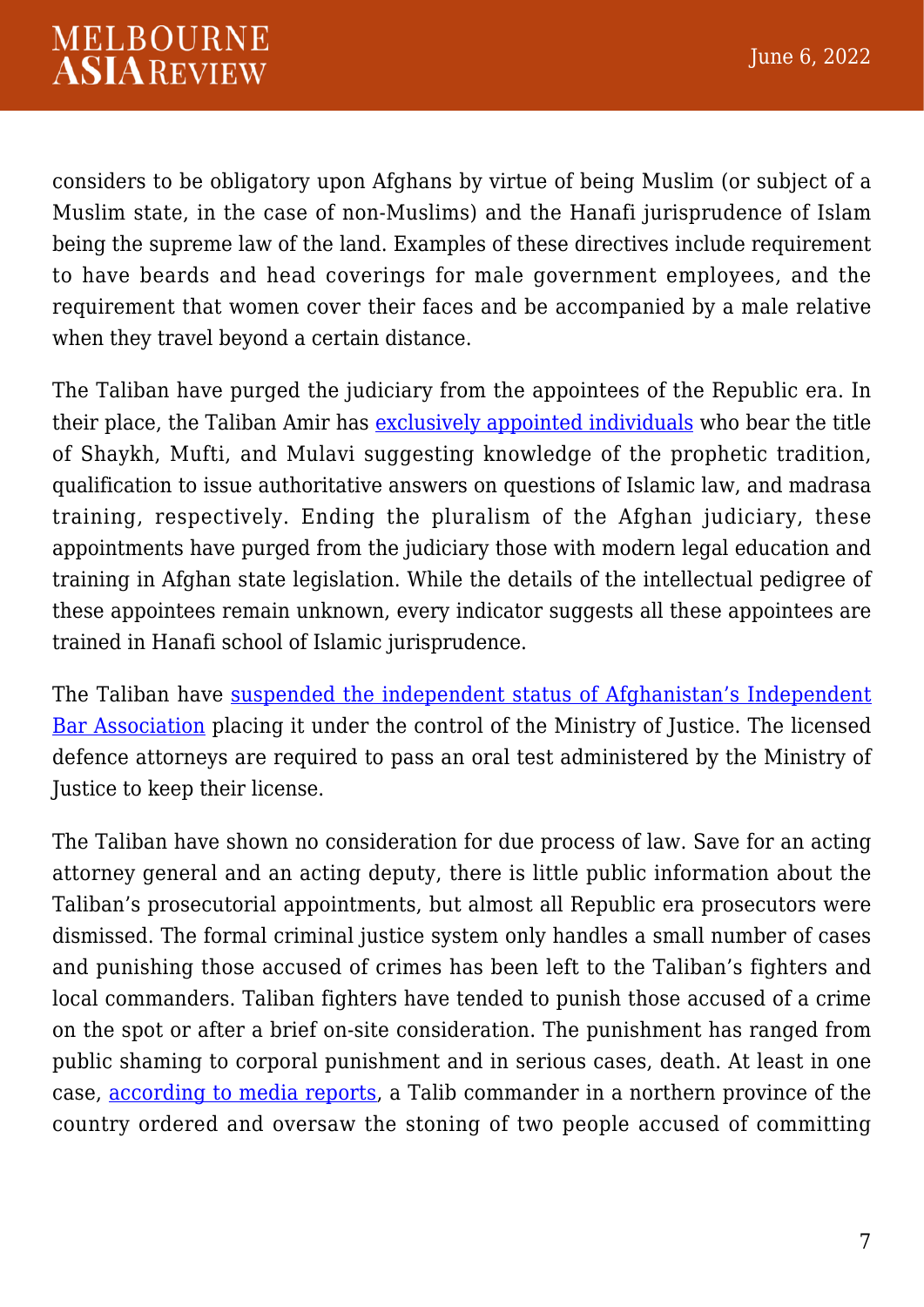adultery.

### **Status of rights**

The Taliban have reversed the clock on individual rights in Afghanistan, especially in the case of women's rights. Taliban have [restricted women's movement, education,](https://www.hrw.org/news/2022/01/18/afghanistan-taliban-deprive-women-livelihoods-identity) [and work](https://www.hrw.org/news/2022/01/18/afghanistan-taliban-deprive-women-livelihoods-identity). [They have required that women cover their bodies head-to-toe in public](https://www.npr.org/2022/05/07/1097382550/taliban-women-burqa-decree) [except for their eyes](https://www.npr.org/2022/05/07/1097382550/taliban-women-burqa-decree). They have cracked down on [free speech, freedom of media,](https://www.hrw.org/news/2022/03/07/afghanistan-taliban-threatening-provincial-media) [and dissent](https://www.hrw.org/news/2022/03/07/afghanistan-taliban-threatening-provincial-media). They have also restricted personal liberties on a range of issues including people's choice of attire, entertainment, and the particularities of how they may wish to live their faith.

The Taliban views on rights, to the extent that a theoretical view on rights can be attributed to them, are informed by classical works of Hanafi jurisprudence of Islam, which reached its zenith during the Middle Ages, as elaborated and taught in a network of madrassas in the Indian subcontinent in the context of colonialism, the Cold War and the global so-called War on Terror. The pre-modern origin of these jurisprudential texts along with the hostile context of their reproduction in modern times means that these texts do not share the conception of rights that underpin the civil rights and human rights discourse in the West and other Muslim societies whose Ulema and intellectuals have had the opportunity to reimagine them in a modern context (some segments of Afghan society fall within the latter group as well but Taliban are not coming from those segments of Afghan society).

Within the intellectual world to which the Taliban Ulema are native, human beings and Muslims are thought of in terms of the responsibilities they bear towards their creator, family members, broader society, and even themselves. Humans and Muslims are not thought of in terms of sovereign individuals who are making themselves and the world around them. As such the function of a state is not to enable the exercise of private choice while facilitating and coordinating social life. The state-society relationship is not envisioned in terms of a social contract that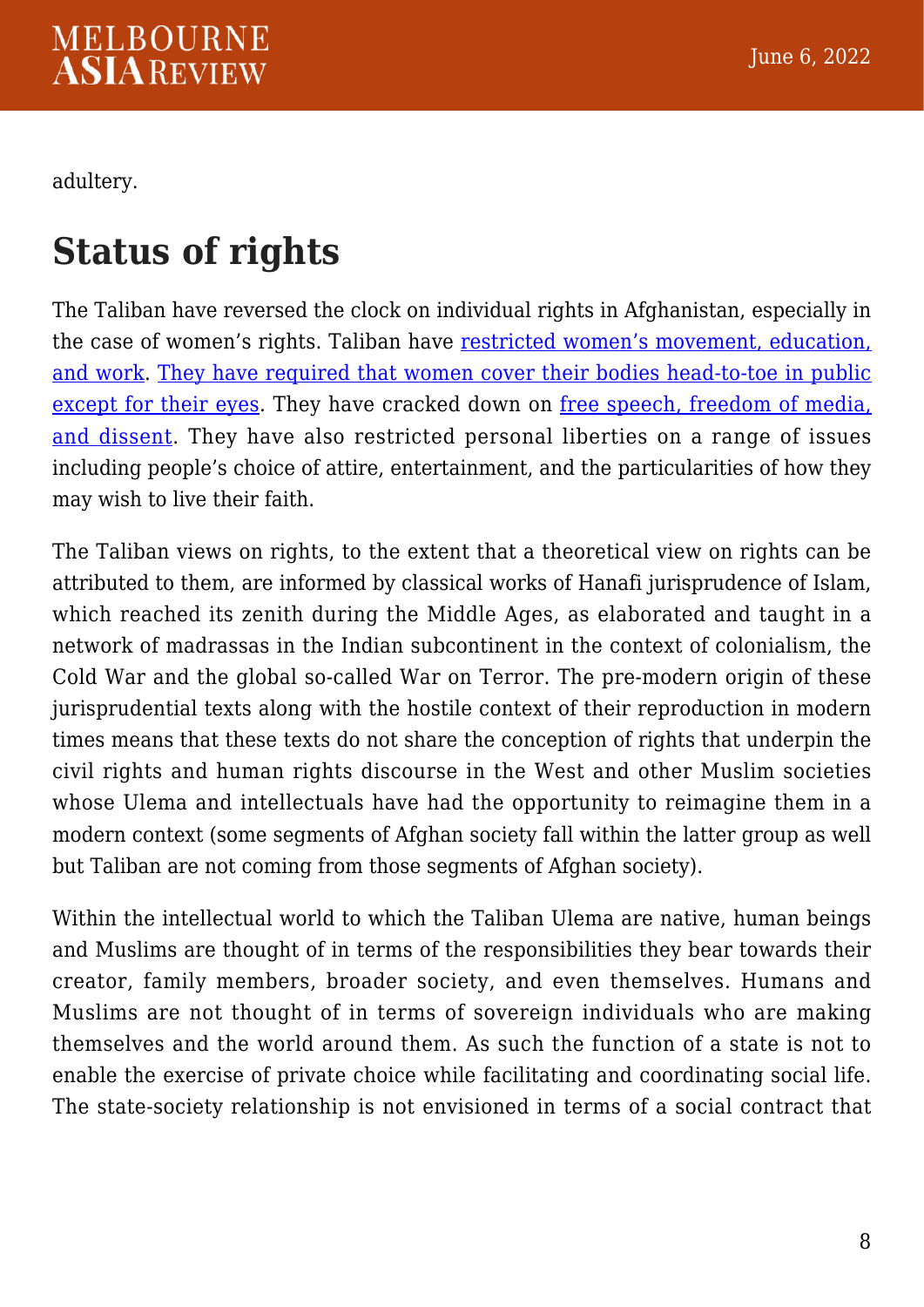would limit individual liberty to the extent necessary for social life. Instead, the state is to make individuals honor their obligations and put them on the path decreed for them by their creator to achieve good life on earth and salvation in the hereafter. The terms of this type of social contract [requires the state to enforce Shari'ah on](https://www.usip.org/publications/2022/02/afghan-taliban-views-legitimate-islamic-governance) [behalf of the society.](https://www.usip.org/publications/2022/02/afghan-taliban-views-legitimate-islamic-governance) In this kind of worldview, it does not make sense to limit the power of the state to protect individual rights. The state is good because it enforces the divine law upon often unwilling individuals with potential for wickedness ostensibly for the latter's benefits—benefits that are not measured in the person's satisfaction but compliance with divine law.

Confident in their views on the role of state and divine law in relation to the individual, the Taliban feel justified to roll back the rights that were formally recognised for Afghans. Afghans were formally given these rights, even if they may not have been practically actualised, as a product of a historical process that began as far back as the beginning of twenty century.

The Taliban's views on rights also enable their leadership to pursue whatever policies they may consider necessary for protecting the "Islamic government", as the custodian and enforcer of the divine law no matter the cost to the rights of the people.

The Taliban's framework of rights also privileges the position of ultraconservative Ulema whose authority is often increased by their denial of practical considerations in favor of a literal reading of the text. These Ulema and a core group of Taliban members tend to come from specific communities in Afghanistan where gender norms remain extremely restrictive, creating a vicious cycle that maximises the restrictive potential of classical Islamic jurisprudence on women's rights while minimising its empowering potentials.

The ultraconservative views of these Ulema are incorporated into the Hanafi jurisprudence of Islam for which they are the authoritative spokesmen through what can be described as a three-step process: first, what may be considered as matters of